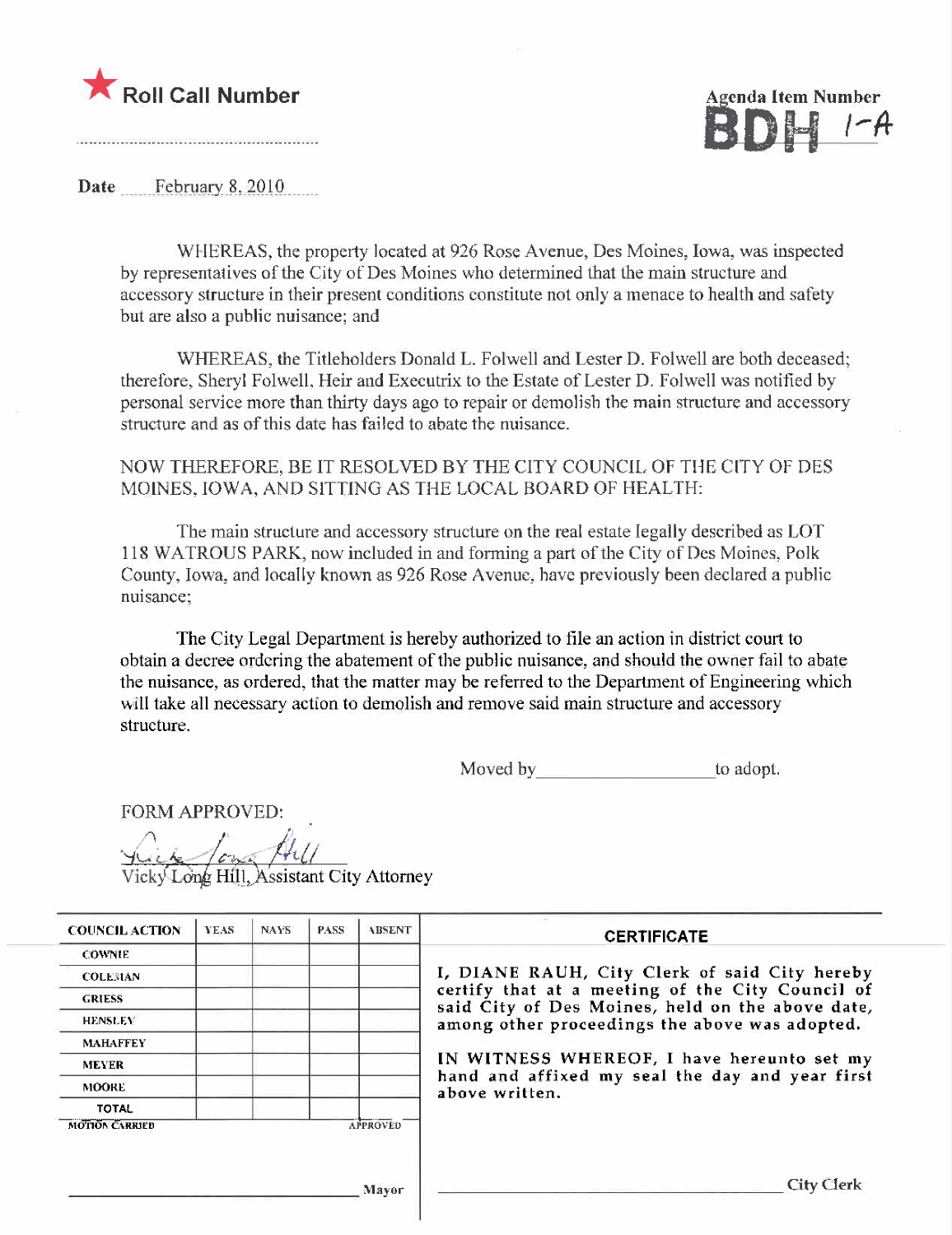

#### Polk County Assessor JOUR

[Home ] [General Query ] [Legal Query ] [HomeOwner Query ] [Book/Page Query ] [Commercial Query ] [Res Sales Query ] [ Comm Sales Query ] [ Help ]

| District/Parcel                         | <b>GeoParcel</b> |                                                         |                     | Map Nbhd Jurisdiction         | <b>Status</b> |  |
|-----------------------------------------|------------------|---------------------------------------------------------|---------------------|-------------------------------|---------------|--|
| $010/05696 - 000 - 000$ 7824-21-182-011 |                  |                                                         |                     | 0848 DM28/Z DES MOINES ACTIVE |               |  |
| <b>School District</b>                  |                  | Tax Increment Finance District Bond/Fire/Sewer/Cemetery |                     |                               |               |  |
| 1/Des Moines                            |                  |                                                         |                     |                               |               |  |
| <b>Street Address</b>                   |                  |                                                         |                     | City State Zipcode            |               |  |
| 1926 ROSE AVE                           |                  |                                                         | DES MOINES IA 50315 |                               |               |  |





Approximate date of photo 04/14/2008

### **Mailing Address**

DONALD L FOLWELL 924 ROSE AVE DES MOINES, JA 50315-3062

## Legal Description

| <b>LOT 118 WATROUS PARK</b> |                          |                    |                  |
|-----------------------------|--------------------------|--------------------|------------------|
| Ownership                   | Name                     | Recorded Book/Page | <b>RevStamps</b> |
| Title Holder #1             | <b>FOLWELL, DONALD L</b> |                    |                  |
| Title Holder #2             | <b>FOLWELL, LESTER D</b> |                    |                  |

| Assessment | <b>Class</b>                                                                            | Kind | Land                      | Bldg   | AgBd. | Total  |
|------------|-----------------------------------------------------------------------------------------|------|---------------------------|--------|-------|--------|
| Current    | Residential                                                                             | Full | 19.900                    | 12.000 |       | 31,900 |
|            | Market Adjusted Cost Report Assessment Roll Notice Estimate Taxes Polk County Treasurer |      | Tax Information Pay Taxes |        |       |        |

http://www.assess.co.polk.ia.us/cgi-bin/invenquery/allquery.cgi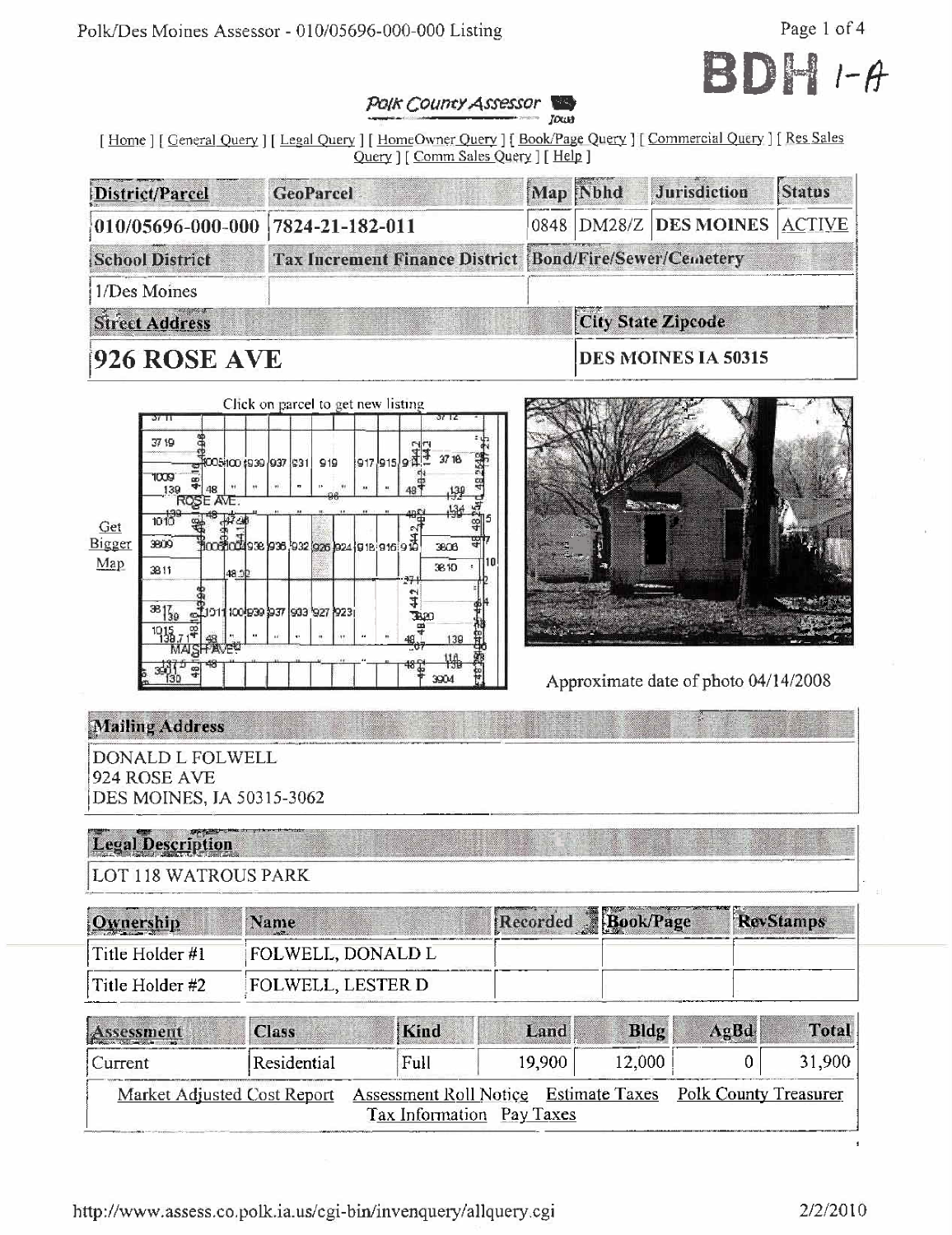| Zoning                       | <b>Description</b>                           |                              |                         | <b>SF</b>                   | <b>Assessor Zoning</b>                                                                       |
|------------------------------|----------------------------------------------|------------------------------|-------------------------|-----------------------------|----------------------------------------------------------------------------------------------|
| $R1-60$                      | One Family, Low Density Residential District |                              |                         | 6912                        | Residential                                                                                  |
|                              |                                              | Urban Design 515 283-4200    |                         |                             | Source: City of Des Moines Community Development Published: 2009-06-15 Contact: Planning and |
| Land                         |                                              |                              |                         |                             |                                                                                              |
| <b>SQUARE</b><br><b>FEET</b> | 6.912                                        | <b>FRONTAGE</b>              |                         | 48.0 DEPTH                  | 144.0                                                                                        |
| <b>ACRES</b>                 |                                              | 0.159 SHAPE                  | RC/Rectangle TOPOGRAPHY |                             | N/Normal                                                                                     |
| Residence # 1                |                                              |                              |                         |                             |                                                                                              |
| <b>OCCUPANCY</b>             | SF/Single<br>Family                          | <b>RESID TYPE</b>            | S1/1 Story              | <b>BLDG</b><br><b>STYLE</b> | <b>BG/Bungalow</b>                                                                           |
| YEAR BUILT                   | 1916                                         | #FAMILIES                    |                         | 1 GRADE                     | 5                                                                                            |
| GRADE<br><b>ADJUST</b>       |                                              | +00 CONDITION                |                         | PR/Poor <b>TSFLA</b>        | 486                                                                                          |
| <b>MAINLY</b><br><b>AREA</b> |                                              | <b>486 FOUNDATION</b>        | <b>B/Brick</b>          | <b>EXT WALL</b><br>TYP      | WS/Wood<br>Siding                                                                            |
| <b>ROOF TYPE</b>             | GB/Gable                                     | <b>ROOF</b><br><b>MATERL</b> | A/Asphalt<br>Shingle    | <b>HEATING</b>              | N/No Heat                                                                                    |
| <b>AIR COND</b>              | $\mathbf 0$                                  | <b>BATHROOMS</b>             |                         | <b>BEHIROOMS</b>            |                                                                                              |
| <b>ROOMS</b>                 | 3                                            |                              |                         |                             |                                                                                              |

Page 2 of 4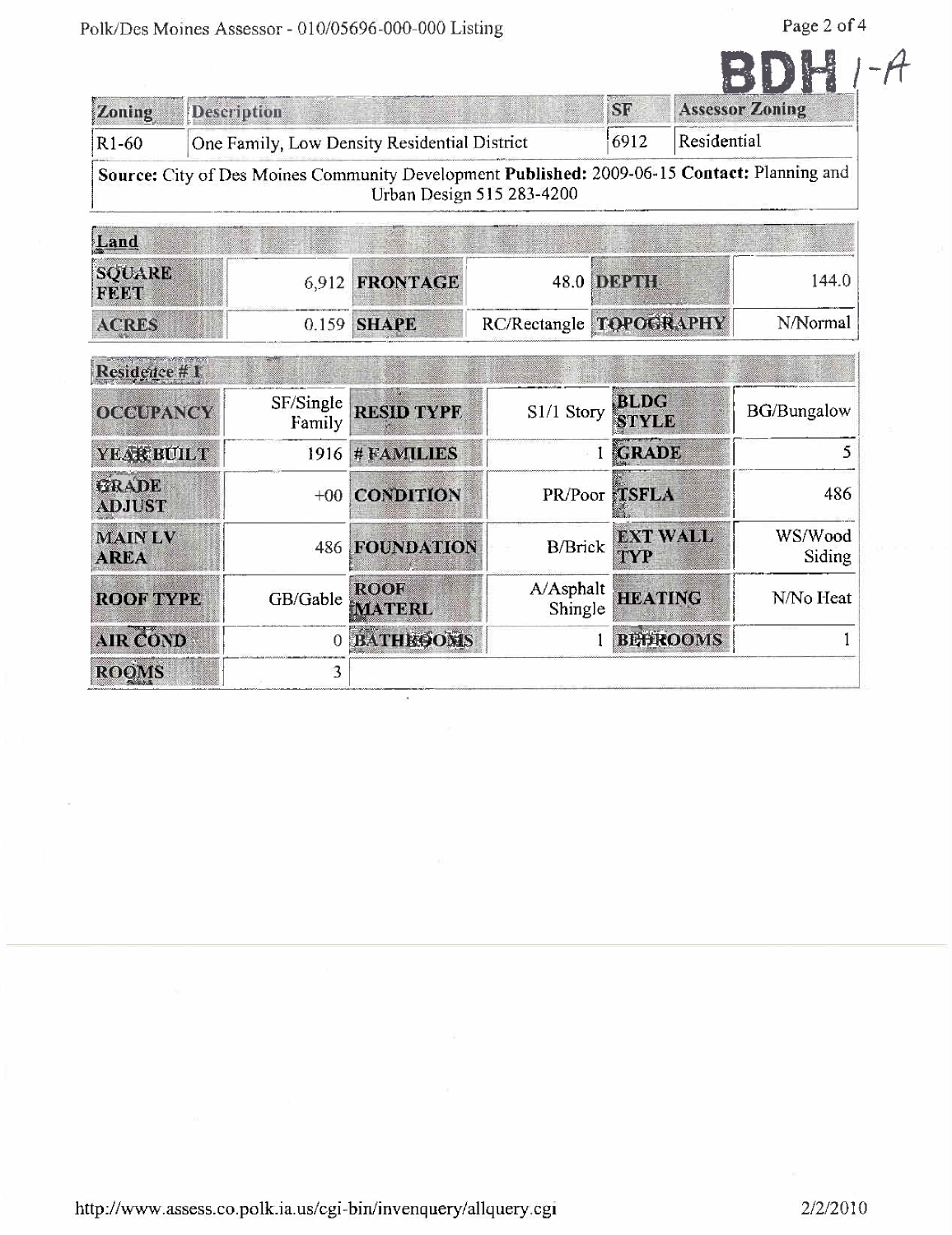| Aoines Assessor - 010/05696-000-000 Listing |                                 |             | rage $3.014$ |
|---------------------------------------------|---------------------------------|-------------|--------------|
|                                             |                                 |             | BDH /        |
|                                             | 18                              |             |              |
|                                             |                                 |             |              |
|                                             |                                 |             | ÷.           |
|                                             |                                 |             |              |
|                                             |                                 |             |              |
|                                             |                                 |             |              |
| 27                                          | $\frac{15}{486}$                | $\sqrt{27}$ |              |
|                                             |                                 |             |              |
|                                             | the company of the company<br>3 |             |              |
|                                             |                                 |             |              |
|                                             |                                 |             |              |
|                                             |                                 |             |              |

| $\mathcal{L}(\mathcal{L},\mathcal{L})$ | Type                   | <b>Status</b> | W                |            |        | Application Permit/Pickup Description |                |              |
|----------------------------------------|------------------------|---------------|------------------|------------|--------|---------------------------------------|----------------|--------------|
| 2001                                   | U/Pickup               |               | NA/No Add        | 2000-07-05 |        | <b>RV/REVAL</b>                       |                |              |
|                                        | Ne Type                | tings<br>midd | <b>Class</b>     | a sama d   | La     | Bld                                   | AgBo           | <b>Total</b> |
| 2009                                   | Assessment Roll        |               | Residential      | Full       | 19,900 | 12,000                                | 0              | 31,900       |
| 2007                                   | Assessment Roll        |               | Residential      | [Full]     | 19,400 | 10,400                                | $\overline{0}$ | 29,800       |
| 2005                                   | Assessment Roll        |               | Residential      | Full       | 18,900 | 8,900                                 | 0              | 27,800       |
| 2003                                   | Assessment Roll        |               | Residential      | Full       | 17,350 | 8,530                                 | $\overline{0}$ | 25,880       |
| 2001                                   | Assessment Roll        |               | Residential      | Full       | 13,270 | 7,500                                 | $\overline{0}$ | 20,770       |
| 1999                                   | <b>Assessment Roll</b> |               | Residential      | Full       | 11,040 | 16,400                                | 0              | 27,440       |
| 1997                                   | Assessment Roll        |               | Residential      | Full       | 9,720  | 14,440                                | $\theta$       | 24,160       |
| 1995                                   | Assessment Roll        |               | Residential Full |            | 8,550  | 12,710                                | 0              | 21,260       |

18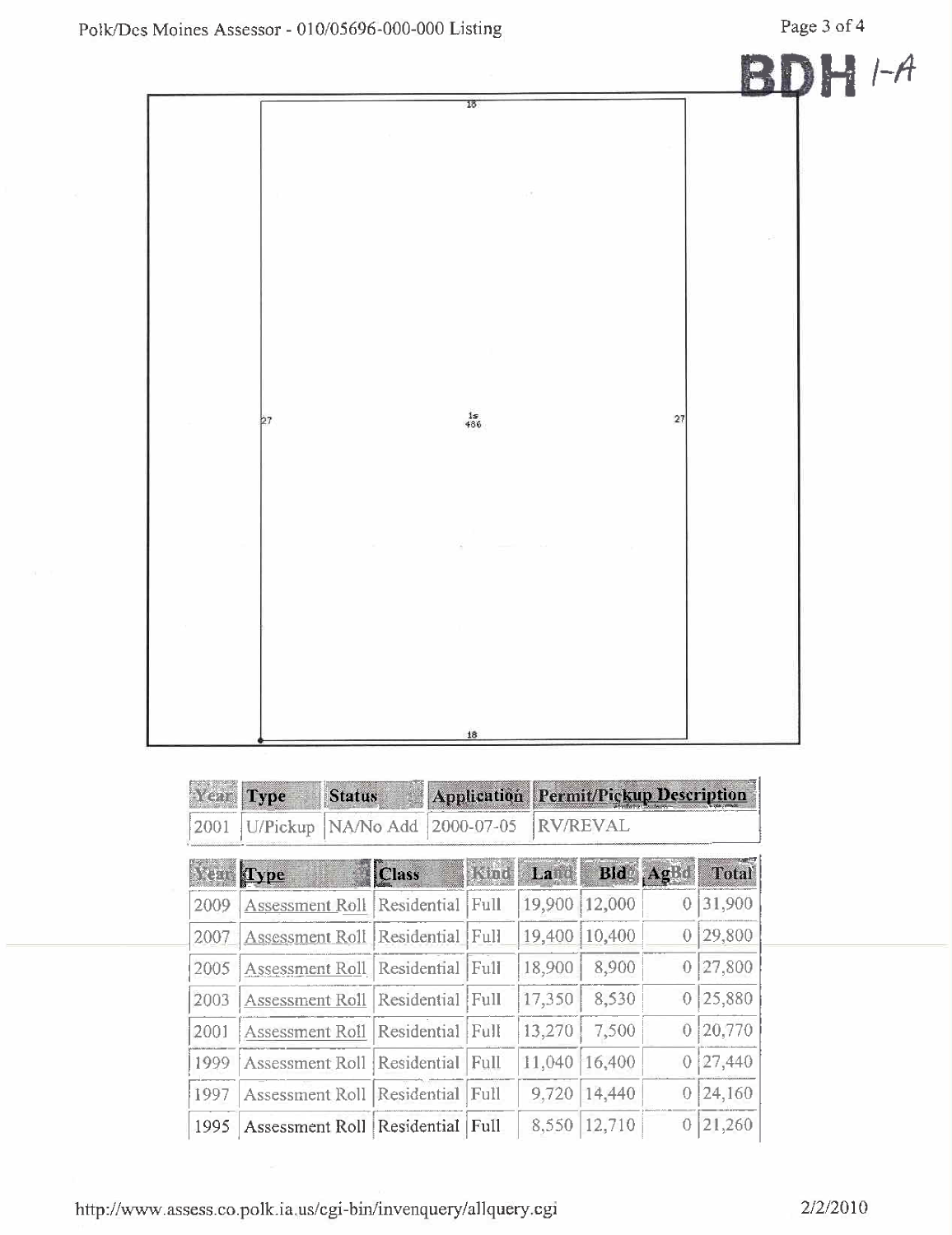| BDH.        |  |
|-------------|--|
| <b>TIME</b> |  |

| 1993   Assessment Roll   Residential   Full   7,840   11,660 |  |  | $0$   19,500       |
|--------------------------------------------------------------|--|--|--------------------|
| 1991   Assessment Roll   Residential   Full   7,130   9,640  |  |  | 0.16,770           |
| 1991   Was Prior Year   Residential   Full   7,130   8,030   |  |  | $0$   15,160 $\mu$ |

### email this page

Room 195, 111 Court Avenue, Des Moines, 14 50309<br>Phone 515 286-3140 / Fax 315 286-3386<br>polkweb@assess.co.polk.ia.us

ó.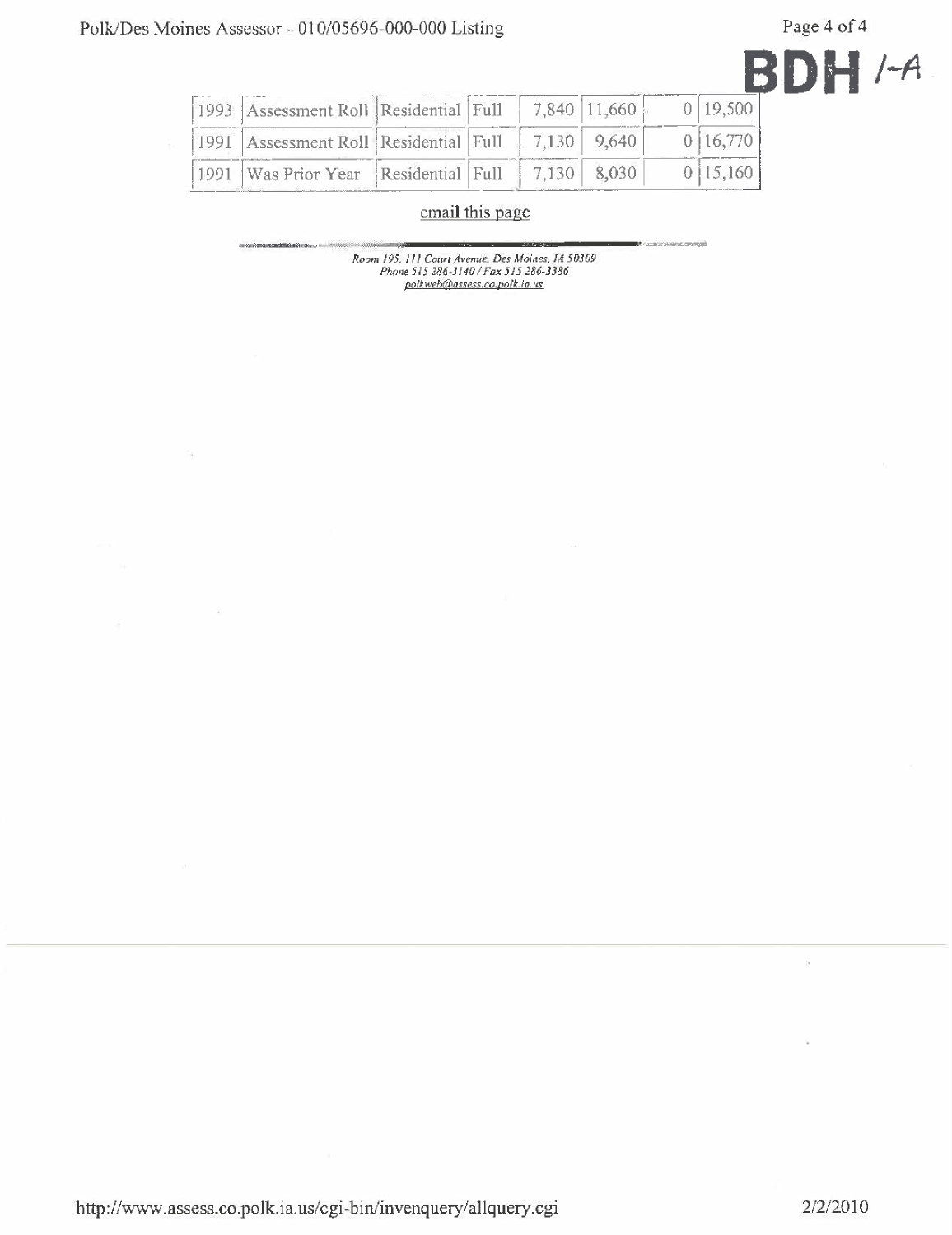$3DH$   $1-A$ 



#### PUBLIC NUISANCE NOTICE OF INSPECTON NEIGHBORHOOD INSPECTON DIVISION COMMUNITY DEVELOPMENT DEPARTMENT **CITY OF DES MOINES, IOWA**

DATE OF NOTICE: October 5, 2009 DATE OF INSPECTON: September 23, 2009

CASE NUMBER: COD2009-07069 PROPERTY ADDRESS: 926 ROSE AVE LEGAL DESCRIPTION: LOT 118 WATROUS PARK

SHERYL FOLWELL Heir 1746 CAPITOL AVE DES MOINES IA S0316

DONALD L FOLWELL Title Holder 924 ROSE AVE DES MOINES IA S031S

LESTR D FOLWELL Title Holder **DECEASED** 

An inspection of the referenced property was conducted for its conformance to the Municipal Code of the City of Des Moines. It has been determined from that inspection that the dwelling currently constitutes not only a menace to health and safety, but is also a public nuisance. Accordingly, the dwelling will be placarded as unfit for human habitation pursuant to the Municipal Code of the City of Des Moines and the Code of Iowa.

If not ocupied at the present time, the dwellng is to remain vacant and unoccupied until ocupancy is authorized by this office. If the dwelling is occupied, it must be vacated immediately. If procedures to vacate the premises are not undertaken immediately upon receipt of this notice, and in no case later than seven (7) days, the City will issue a Municipal Infraction in accordance with Section 60-304 and 60-306 pursuant to the Municipal code of the City of Des Moines. Additionally, if the property had a Certificate of Inspection, it is hereby revoked.

Attached is a listing of the violations existing on the date of the inspection and a recommendation as to the remedial action required to correct such violations. Failure to correct these violations will result in legal action. The violations noted must be corrected within 30 days from the date of this notice. The violations noted must be corrected within 30 days from the date of this notice. Failure to correct these violations will result in a request to the City Council, sitting as the board of Health, to approve legal action. As a result of this public nuisance action there will be costs incurred by the City. Costs will be billed out when the nuisance has been abated. Failure to pay the costs will result in collection by assessment to the property or personal judgment.

#### ALL ELECTRICAL, MECHANICAL. PLUMBING, AND STRUCTURAL COMPONETS IN NEED OF REPLACEMENT OR REPAIR, ARE TO BE BROUGHT TO MINIMUM CODE REQUIREMENTS WITH NECESSARY PERMITS AS REQUIRED TO MEET CITY CODES.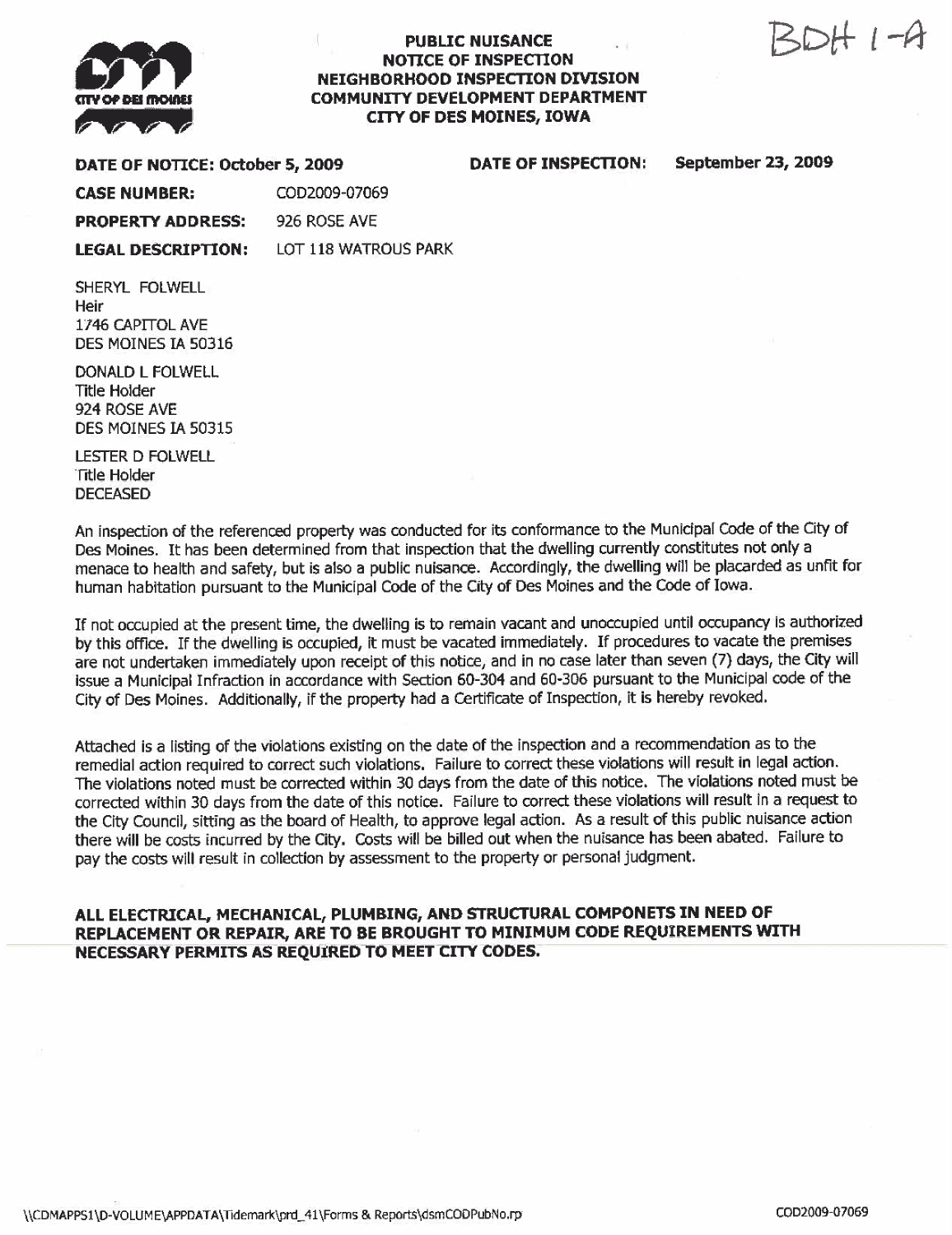Appropriate building permits may be required for those violations noted in the "Special Requirements" section on the notice. Should you have questions rearding permits, contact the Permit and Development Center at 283-4200. All work performed by a contractor or you must be completed in a workmanlike manner. If you plan to renovate the structure and it has been vacant for a period in excess of one year, there may be zoning issues, which will affect the proposed use of the structure and/or real estate. Please contact the Development Zoning Division at 283-4207 to determine what the legal use for the structure and/or the real estate is prior to commenæment of any renovation.

If you believe the building is beyond repair and decide to remove it, all debris must be removed from the propert and the basement excavation if any, filled in the manner required by the City. You are encouraged to arrange for this demolition yourself; however a demolition permit must be obtained from the Building Department. In the event you are unable to arrange for demolition, you may sign a waiver voluntarily authorizing the City to do so. However, the city may take a persnal judgment against you for the costs of removal.

If you no longer own the property, notify us in writing of the name, address, and telephone number of the new owner. A copy of the real estate contract or deed, if it has not been recorded at the Polk county Recorder's Office, shall likewise be furnished to the Neighborhood Inspection Division.

Should you have any questions, feel free to call. I can usually be reached between 8:00am and 9:00am, Monday through  $\hat{f}$ 

Mary Newmark 24 ) les Mau (515) 283-4980~

Nid Inspector

DATE MAILED: 10/5/2009 MAILED BY: TSY

\\CDMAPPS1\D-VOLUME\APPDATA\Tidemark\prd\_41\Forms & Reports\dsmCODPubNo.rp COD2009-07069